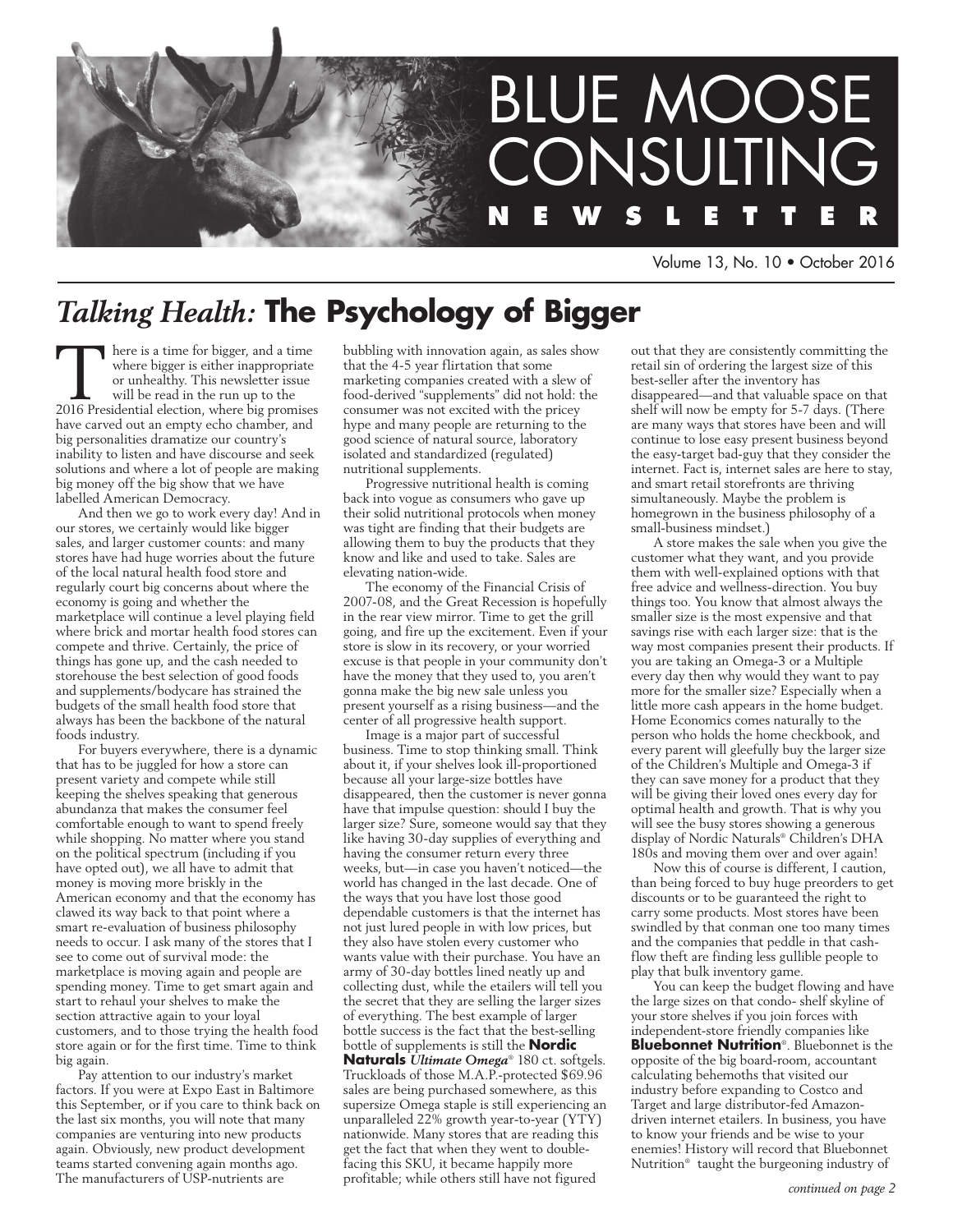## **The Psychology of Bigger**  *continued from page 1*

the early 21st century the old-fashioned business values of an always level playing field.

If the year's business kept you too busy to notice, I remind you that Bluebonnet Nutrition® in July lowered their monthly minimums needed to attain the 5%, 10% and 15% ongoing discounts that they offer to independent health food stores: their market. These discounts are open to every store, and Bluebonnet's free shipping discount is \$150.00. This is why most stores consider the Barrows family at Bluebonnet to be the good guys. This is also why you see so many successful stores with a 4-5 shelf Bluebonnet core set anchoring their supplements' section. Another reason is that Bluebonnet—"The Most Certified Supplement Brand"—will be the first USP-nutraceutical Manufacturer to have their core set Non-GMO verified!

As Bluebonnet Nutrition® celebrates their 25th Anniversary (Happy Birthday everyone!), you may want to jump on their 7-week Wellness Promo and filter some of their larger bottles into the garden of your Fall-Winter sale shelves. True to form, Bluebonnet allows you to buy one each (that is correct—onesies—(1)!) of their products to get the advertised discount: that is the

## **NOTHING SAFER THAN HOMEOPATHY**

### **Newton Homeopathics created the 1st homeopathic line for Kids in the U.S.**

Nothing But Natural for Kids was created by Dr. Luc Chaltin N.D., D.I. Hom. in conjunction with an RN based upon clinical use. Quality and intent matter with homeopathy: well-water, organic + natural materials: hand succinated. All formulas are OTC-remedies (over the

counter) registered with NSHPUS

## **Newton for Kids Homeopathic OTC complexes**

- 1 oz. + 2 oz. liquids & 1 oz. pellets • Kids Hypercalm ~ Mental Focus
	- Kids Teething ~ Colic
- Kids Vaccination ~ Illness Assist • Kids Allergies
	- Kids Sniffles
- Kids Asthma Rescue ~ Cough
	- Kids Constipation
	- Kids Tummy Upset
	- Kids Fever ~Infection • Kids Detoxifier
- Kids Asthma Rescue ~ Cough • Kids Bangs ~ Scrapes

#### **Notes on Newton:**

NEWTON Complexes for Kids are specially-formulated combination homeopathic remedies for a wide variety of self-limiting conditions. Our Kids line addresses issues frequently experienced by children but are safe for use by people and pets of any age. Sprayers or plastic droppers are available to replace glass dropper

## **Add Newton Homeopathics to the Prescription**

**THIS IMMUNE SEASON: remember that Homeopathy assists the body in its response in a very distinct way!** 

## **Complementary Healthcare + rapid response.**

## **Newton OTC Adult Complexes:**

- Flu Care
- Sick Stopper
- Cold~ Sinus
- Fever~Infection
- Cough~Asthma
- Throat Care,
- Cold Sores
- *Complementary Complex, Natural Response.*

definition of "supportive." So, from today through November 18th, you can start the process of gradually amping up the variety of your selection, and re-teaching your shoppers the virtue of spending all their nutritional budget on the superior products found in your store. Bluebonnet's Fall season sale offers 18%-off for this 50%-margin line: it is therefore time to re-evaluate where you are spending your money and what you have on your shelves. Expand Bluebonnet outward like fitting into new, healthier, bigger clothes—and offer larger sized products—one bottle at a time and let the power of those purple-topped glass bottles bring a colorful change to your store's supplements section.

The Wellness Promo tells the story that every store should be telling at this time: prevention first, with the tools to fill the home health cabinets in the event that an unwanted visitor arrives. Again, small count bottles of preventative health care define the wrong message. The theme should be: invest in staying healthy all winter long; and saving some money through the investment.

For the simple investment of only \$155.68, you can add a larger size bottle of these preventative health products to your shelf. Kosher and Non-GMO, lanolin-based D3 cholecalciferol 180 ct., and Scotlandsourced, EU-quality C-1000 mg PLUS Bioflavonoids; and 90 ct. vegetable cap Kosher and Non-GMO *Super Quercetin*®. Plus, larger sizes of Kosher, non-GMO *MaitakeGold*® veggies caps and *Standardized Olive Leaf Extract* veggie caps, and the largest size (180 ct.) of the award-winning, non-GMO *Glucosamine-Chondroitin-MSM* veggie caps. And, you can also add larger-sizes—90s—of the new *Super Earth® Single Daily*® whole food-based caplets (both iron-free and withiron). That is a 3-month supply, and that is the time it takes to create a satisfied customer. And, this customer will only be able to refill the purchase from a health-food store, at a fair price. This increases the possibility of business that can be a win-win for your store.

Also, this inexpensive initial shelfexpansion investment also includes the new *Targeted Choice® Wellness Support* caplets. Watch as this formula becomes the new go-to formula for the Immune Health season! Why? Because this seasonal whole food-based, structure-function formula is found only in natural food stores. Wellness Support Caplets, the glass bottle option with the fewest binders and excipients, is specifically designed to support respiratory health, enhance immune function and protect cellular health. This

#### **Newton OTC for Kids: Sniffles**

- Asthma Rescue~Cough
- Fever~Infection
- Tummy Upset.

### **Newton OTC for Pets:**

- Cough~Asthma
- Fever~Infection
- Energy~Vitality.

immune support formula provides a complementary combination of non-GMO, kosher certified ingredients, such as vitamins A, C & D3, NAC, quercetin, zinc, along with the sustainably-sourced herbal extracts andrographis, astragalus, elderberry, garlic, olive leaf, stinging nettle and turmeric. As the season begins, you can use this buy-in through mid-November to gain new customers interested in this balanced immune ally that is found in your store, and at a fair price that does not undersell your profit-margins. A winwin for all!! This product is a must-have addition to your selection now—while on sale —and before the first immune onslaughts occur. All these larger size items for \$156.00.

As the economy ekes forward, you can introduce or re-introduce larger size products slowly and profitably. Beyond immune health, this October-November Wellness Promo allows you the opportunity to grow inventory to include larger sizes of: *Calcium Magnesium PLUS D3 Caplets* (Kosher, non-GMO) 180s; the well-received *Cellular Active® Coenzyme B-Complex* veggie caps (Kosher) 180s; and *5-HTP* 100 mg veggie caps (Kosher, non-GMO) 120s.

And in the foolish turmoil of battle for sales of the common root superstar that is Turmeric, Bluebonnet has a good price on a Kosher, non-GMO, veggie caps (in a glass bottle) that you can sell for \$47.00 for 120 caps on sale. [1 cap for 400 mg of *Turmeric Root Extract* (Curcuma long L.), standardized to 95% {380 mg} total curcuminoids]. Bluebonnet Turmeric: superior quality raw material, precisely standardized— in a glass bottle, available with M.A.P pricing only in the natural channel. Maybe we can also say: the adult in the room!

One more thing about Turmeric. Here is an opportunity to grab a unique market share for your store. Seven weeks to sell a product that is not saturating the market, and that people are not now buying on the internet: a new face in a crowded-silly arena. Consider that you can make full 50% margin selling the 60s for \$23.50 and the 120s for \$47. Then, you can control your pricing for this 50%-margin product, and even keep it on sale as Bluebonnet's Turmeric is one of their ongoing Hot Sellers 15-piece counter display that you can consistently buy at 18% off. Check out the attractive Turmeric 15-pc. Display on the Bluebonnet Price List. Titled "Nature's Armor," this display aptly described turmeric's broad range of health benefits:

*continued on page 6*

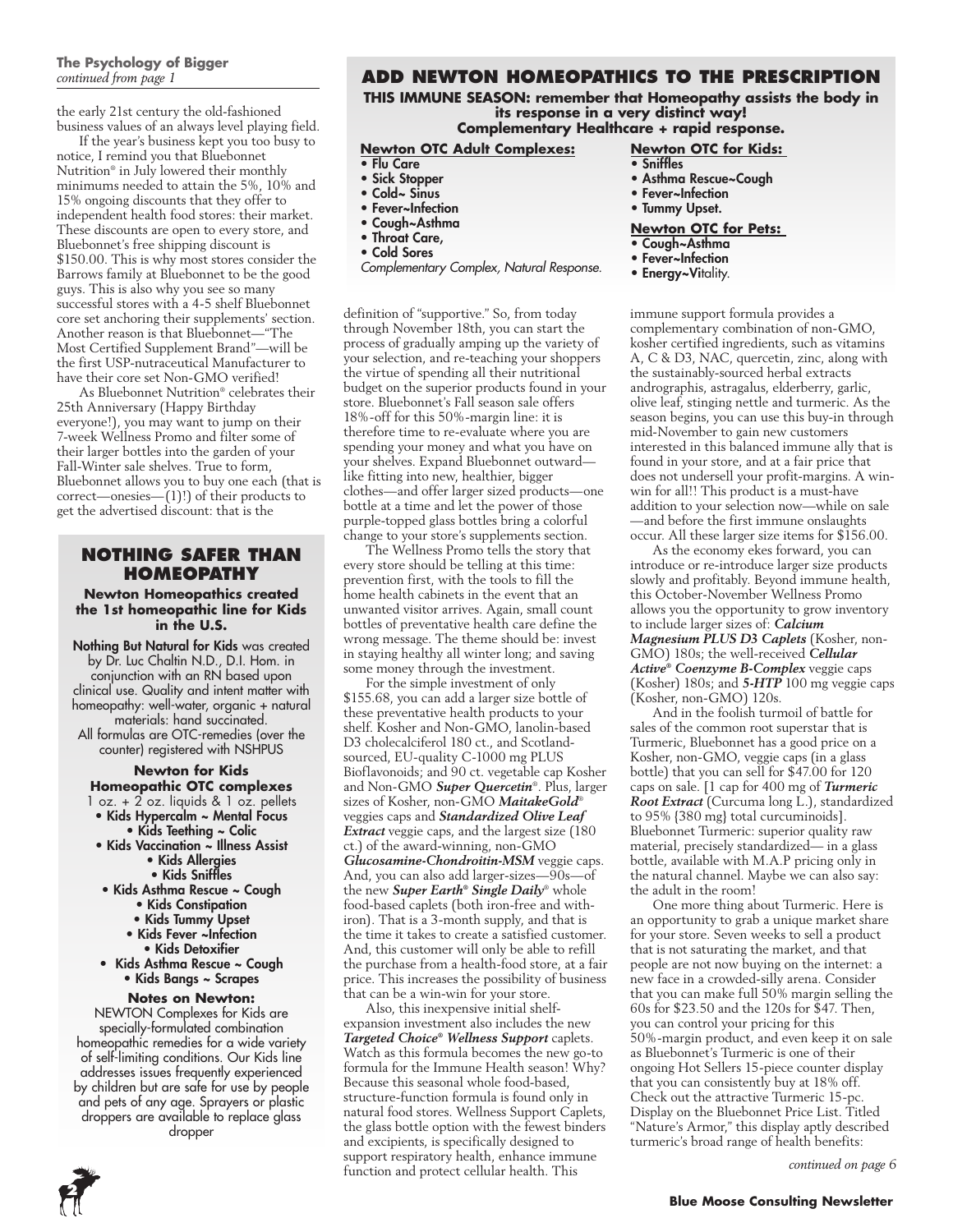

# **PRODUCT NAME CHANGES: FOR THE SEASON**

Rapid Immune Boost™ + Daily Immune Builder™ TWO STEPS to Wellness<br>• Rapid Immune support spectrum approach to herbal immune support<br>• Rapid Immune Boost™ Ingredients: Proprietary extract blend: Echinacea roof, Goldenseal & rootlet, Osha root, Spilanthes flowering herb, Yerba Santa leaf, Horseradish root, Ginger rhizome,<br>Black Elderberry fruit, Yarrow flower, Wild Indigo root. {the same classic, best-selling formula as old<br>name 'Echinacea-G

• Daily Immune Builder™ Ingredients: Proprietary extract blend: Echinacea root, Astragalus root,<br>- Reishi mushroom, Schisandra berry, Prickly Ash bark. {formerly named 'Immune Defense™'}<br>- ~~~~~~~~~~~~~~~~~~~~~~~~~~~~~~~~

**HERB PHARM® IS ELECTRIC WITH BRIGHT NEW IDEAS! • Better Bitters™ TRUST THE GUT • New 2 oz. sizes of the Best-sellers • New Cinnamon flavor Breath Refresher**

**• Better Bitters™ Supports Healthy Function of the Digestive System\*** Herb Pharm Better Bitters™ 4 useful formulas • ABSINTHIUM • BITTERSWEET • ORANGE

1 oz. + 2 oz. liquids + USDA-Organic. http://betterbitters.herb-pharm.com/ **Intro Savings up to 25%:** 3 ways to save. Ask your Herb Pharm Rep TRUST THE GUT: • jump start your digestion • bitters: the key to Mind-Body Health

• engage your senses in your healthcare<br>• BIGGER, WITH BETTER VALUE: 2 oz. liauid extracts

• BIGGER, WITH BETTER VALUE: 2 oz. liquid extracts<br>
Make vorse through: C ways to save through Cotober 31<br>
Ask your Herb Pharm® Sales Rep how to save up to 27% OFF<br>
Adrenal Support™, Anxiety Soother™, Blood Pressure Supp **• Breath Refresher™ — Is Your Breath Organic?** 

Beautiful new labels, Breath Tonic has a new name: Another organic yummy flavor: now three flavors.<br>12 ct. display .47 fl. oz. single WHSL: \$3.00/MSRP \$5.99 • **NEW Cinnamon Breath Refresher**™ \* carry all three, including Peppermint +Spearmint **Savings up to 20%:** 3 ways to save. Ask your Herb Pharm Rep ~~~~~~~~~~~~~~~~~~~~~

**Herbs for STRESS & ANXIETY Sales Promotion Oct. 24 – Nov 30 ITEMS ON PROMOTIONS: •** Stress Manager™ liquid extract • Anxiety Soother™ liquid extract • Anxiety Soother™ veggie caps • Ashwagandha liquid extract **3 Ways to Participate:** A. Mix & Match any of the items on Promo + receive a **15% OFF** discount . no minimums B. Buy a Minimum of 3 units of all items on the Promo + receive a **20% OFF** discount C. Buy a minimum of 6 units of all items on the Promo + receive a **25% OFF** discount Reorders: same discount structure. 4 oz. liquids: same discounts apply Not represented by BMC in NJ Mark your calendar: WEBINAR: October 20th

Not represented by BMC in NJ, SC A signified Kof-K Kosher

# INEWTON di

**Nurturing Naturally Since 1987** 

**October Promos 20% OFF select OTC formulas** Liquid or Pellet complexes listed below^ (Qty 4+ per SKU) \* Shelf tags announcing the sale included with your order

**• Dust ~ Mold ~ Dander** (N056) **• Panic Button!** (N217) **• Sick Stopper** (N216) • **Kids Detoxifier** (F001)

*Dust ~ Mold ~ Dander* -- formulated for associated symptoms such as labored breathing, congestion, sneezing, runny nose, watery eyes and skin irritations. Panic Button! - formulated for symptoms associated with extreme or sudden panic such as

anxiety, tension, stress or fear. Learn more: @:www.youtube.com/watch?v=HzsCdyaAzNI&ind ex=1&list=PLHkYMSLeqfDmkJIbP4aqbEyyy-fdnXswL **Sick Stopper** -- formulated for symptoms associated with colds and infections. Begin at the onset

of symptoms. Kids Detoxifier - formulated for liver + kidney functions and for symptoms associated with

toxicity such as newborn jaundice, hypersensitivity & sluggish elimination.

Take a moment to train yourself and your staff: 6 minute video on these products at www. www.com/watch?v=Ak6L-ZHsQs&list=PLHkYMSLeqfDnjn7KOJZnVv6YVPzTpCSsU&index=9

Why Choose NEWTON? • Expertise & Experience • Quality & Safety • Easy to Use • Variety & Selection • Environmental Awareness • Economical & Efficient

#### **Product NOTES:**

**- Learn + get free product:** \* Go to Newton Homeopathics Education website<br>http://learning.newtonlabs.net; \* scroll down to the "Learn Stuff-"<br>Dore staff members who participate in 4 videos/quizzes receive a FREE Newton C

*~ Carry the pellet options of the best-sellers:* (average pellets in 1 oz. glass bottle = 625-675 pellets by weight)

#### **TIME TO ENCOURAGE Jump~Start Your Health!**

**Multiple symptoms, but not sure where to start?** Begin with NEWTON's Jump-Start Your Health! Clear the path for your body to heal naturally through detoxification, digestive balance + joint support. As a world leader in clinical homeopathy, NEWTON realizes that addressing multiple symptoms with single remedies can be challenging. Jump-Start Your Health!, a unique trio of combination remedies formulated for balance and wellness, will help simplify the process. *Note:* All 3 complexes in the kit are available individually in pellet form at standard pellet prices

Product alert! Newton has decided to discontinue the two-ounce pellets except for the best-sellers: Detoxifier, Rheumatic Joint Care + Bowel~Digestive Care.

All adult + children complexes will continue to be available in 1 oz. pellet form.~ The two-ounce ~<br>size will remain available in the liquid form. ~ Newton does have some 2 oz. pellet complexes still<br>ize available + they w

NEWTON does not authorize the sale of NEWTON Homeopathics on Amazon or any other re-seller site. See Customer Care page for more details



## **SUPPORTING YOU NOW: Bluebonnet 2016 Wellness Promotion Achieve good health this Fall with Bluebonnet Nutrition®** Save BIG with **18% off** the following, popular health-promoting products through Nov 18

52/54 L-Lysine 500 mg veg caps^ 50/100 62/64/65 NAC 500 mg veg caps^ 30/60/90 Super Earth® Single Daily® whole foods-based Multiple caplets<sup>^</sup> iron-free caplets^ #111/113/115 3 sizes 30/60/90s **caplets^ (with-iron)**<br>#117/119/121 3 sizes 30/60/90s  $715/717$  Calcium Citrate Magnesium PLUS VIT. D3 caplets<sup>^</sup> 90/180 266/1268 Super Earth® Organic Greens powder^ 7.4 oz.+ 14.8 oz.<br>1271/1274 **Super Earth**®

**Wheatgrass powder^**<br>5.6 oz.+ 11.2 oz. 1131/1132 CholesteRice® veg capsules^ 60/90s 1102/1104 Skinny Garcinia®

veg capsules^ 60/90s **DIGESTIVE HEALTH** All 5 new DNA-verified probiotic strains are: Non-GMO, 30 veg caps; (all shipped cold-packaged)

3000 Advanced Choice® 10 Billion CFU 3003 Advanced Choice® 30 Billion CFU

3005 Advanced Choice® 50 Billion CFU 3009 Advanced Choice® Ladies Single Day® 10 Billion CFU 3012 Advanced Choice® Ladies Single Day® 50 Billion CFU

**IMMUNE DEFENSE** 314/315 Vitamin D3 2000 IU veg caps^ 90/180s 528/530 C-1000 mg PLUS Bioflavonoids<sup>^</sup> 90/180s

550/552/553 Super Quercetin® veg caps^ 30/60/90s 745 Earthsweet® Chewable Zinc 15 mg lozenges (orange flavor)^ 60s 1250/1251 MaitakeGold®

Mushroom extract veg caps^ 30/60s 2000/2002 Targeted Choice® Wellness Support caplets^ 30/60s

1340 Standardized Elderberry Fruit Extract veg caps 60s 1385/1386 Standardized Olive Leaf Herb Extract veg caps 60/120s

**CELLULAR PROTECTION** 414/415 Cellular Active® Coenzyme B-Complex veg caps^ 50/100s

792/793 Cellular Active® Ubiquinol 100 mg veg caps 30/60s 1394/1395 Standardized Turmeric Root Extract

veg caps^ 60/120s **Joint Health**

1117/1118/1121 Glucosamine Chondroitin Plus MSM veg caps 60/120/180

**Restful Sleep**

51/53 5-HTP 100 mg veg caps^ 60/120s 2004/2006 Targeted Choice® Sleep Support veg caps 30/60s<br>Earthsweet® Chewables

**Melatonin (raspberry flavor)**<br>**tablets^** 990/991 1 mg 993/994 3 mg 996/997 5 mg

### **PRODUCT NOTES:**

Remember the new Bluebonnet Products. New item placement applies:

Super Earth® Brewer's Yeast Flakes #1204/1205 – 7.4 oz./11.6 oz. Canister: the same best tasting, nonbitter Brewer's Yeast, only milled differently. Non-GMO, Vegan, Kosher certified

• Extreme Edge® Whey Protein Isolate COOKIES N' CREAM flavor #1836/1837 1 lb./ 2lb. Canister

NORDIC® **NATURALS** 

**Nordic Naturals**®  **Q4 2016 Promotion Buy One Bottle. Help Two Heroes™** Your Purchase Helps to Rebuild Lives – two at a time **Omega-3s to Vets; Omega-3s to their Rescued Service Dogs Promo raising contributions for this organization 10/01-12/31 while supplying omega-3s to veterans and their service dogs** Today, veterans frequently return from active duty with neurological and physical

disabilities that make navigating daily life extremely challenging. Every day 22 veteran suicides are reported. Meanwhile, in animal shelters, 1.2 million dogs are euthanized every day. These dogs, when rescued and properly trained, have potential to change the lives of combat-wounded veterans. **Paws and Stripes** address the needs of both veterans and service dogs.

#### **DISPLAYS + ENDCAP buy-ins** (Ask your Nordic Rep for details) **@ 25% OFF mix & match eligible products**

Not represented by BMC in NJ, SC & Philadelphia Complete Omega™ – 120 ct (02770) **Omega-3** – 120 ct (02760)<br>**Complete Omega™** – 60 ct (01770) **Omega-3** – 60 ct (01760) Complete Omega™ – 8 oz (02773) Omega-3 – 8 oz (02763) Omega Curcumin (01875) Ultimate Omega® 2X (02150) Omega ONE 30ct (02103) **Ultimate Omega®** – 180 ct (03790)<br>**Ultimate Omega®** – 4 oz (01793)<br>**Ultimate Omega® –** 120 ct (02790)<br>**Complete Omega™ –** 180 ct (03770) Ultimate Omega® – 60 ct (01790) **DHA** – 180 ct (03743) Ultimate Omega<sup>®</sup> –  $8$  oz (02793) Omega-3 – 180 ct (03760) **Vitamin C Gummies** – 120 ct (30161)<br>**Omega-3 Pet™ –** 180 ct (51502) Vitamin C Gummies – 60 ct  $(30160)$ **Omega-3 Pet™ –** 2 oz (50505)<br>**Vitamin D3 Gummies –** 120 ct (31141) **Ultimate Omega®** – 180 ct (03790)<br>**Vitamin D3 Gummies** – 60 ct (31140) Vitamin D3 Gummies – 60 ct (31140) http://efaeducation.org/

**DHA** – 90 ct (01743)<br>**EPA** – 60 ct (01750) **DHA XTRA™** – 60 ct (01745) **EPA XTRA™** – 60 ct (01751) Omega-3 Pet<sup>™</sup> –  $8$  oz (50504 **Pet Cod Liver Oil –** 8 oz (53783)<br>**Omega-3 Pet™ –** 90 ct (50502)

## **ADDITIONAL PRODUCT NOTES:**

- NEW Product Launches: new placement deals apply! Omega Memory® (60 ct.) Nordic Berries® – cherry berry (120 ct.) new flavor Prenatal DHA Fish Gels (180 ct.)
- Improved dosage: high potency "Bigger, Stronger, Better" Omega Oils mean more EPA/DHA! Omega Woman® (120 ct.) higher EPA/DHA
- New larger size Ultimate Omega®  $+$ CoQ10 $(120 \text{ ct.})$

**Bookmark Favorites:** www.omega-research.com

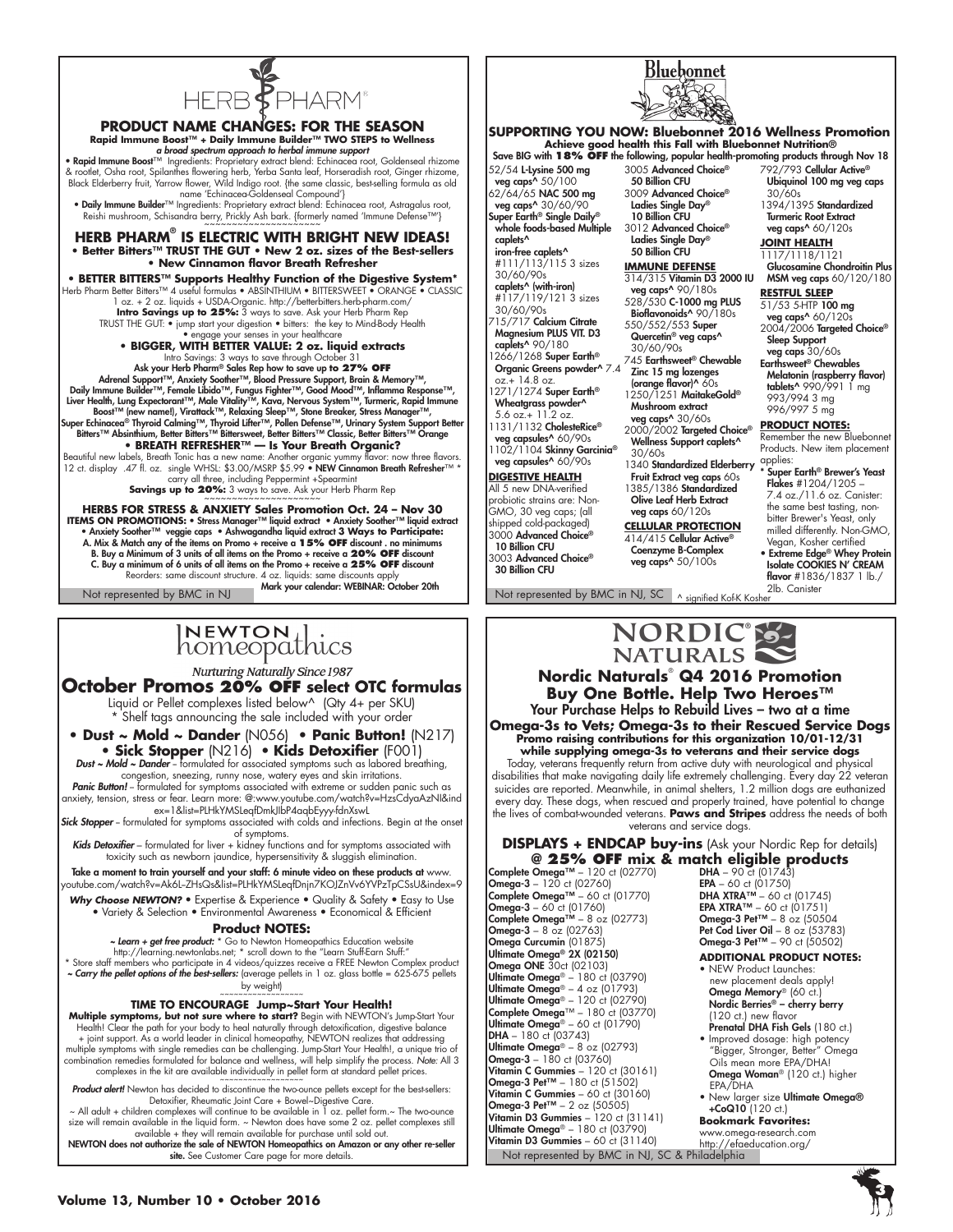

**FOR THOSE Health Food Store customers who consider Thanksgiving three wonderful meals of RAW + ORGANIC Foods, BUILD THEM A WALL OF JUVO**

*They will buy the food that they want to eat from you!*

For on-the-go people who want a moveable feast but do not always have a produce case!

**BUY, LOVE, RETURN**

Make your wall of health look beautiful: MAP-policy protected

• JUVO Natural Raw Meal Canister 21.16 oz. • JUVO Slim Raw Meal Can 21.16 oz.

• JUVO Raw Green Superfood Can 12.69 oz. • JUVO Raw Green Protein Can 16.93 oz. • JUVO Raw Green Grass Bottle 4.23 oz.

**JUVO single-serving packets:**

a way to introduce RAW MEALS by selling by the register. 10- single serving packets per box: 21.02 oz.

• JUVO Natural Raw Meal Green Apple • JUVO Natural Raw Meal Fantastic Berry SLIM

- JUVO Natural Raw Meal Vanilla Chai
	- JUVO Organic Raw Green protein

*ReJUVOnate Yourself!* 



**Health Education : Health Products : Aloe Vera** 

# **OCTOBER Monthly Specials**

Mix & Match, sale items **12 items min for 15% off**

# **24 items max for 20% off**

• Aloe Gold<sup>®</sup> Juice Concentrate 16 oz. whole leaf unfiltered concentrate with no water added

- Aloe Gold® Juice Concentrate 32 oz. • Aloe Gold® tablets:  $30 + 90$  ct.
	- Fiber Mate tablets 160 ct.

Aloe Life Juice Concentrates are made from the highest quality certified organic leaves.

A 3rd party tested, strong concentrate containing yellow sap with solids averaging 14,500 mg per bottle: (how strong?: remove 3 quarts of water from 4 quarts of aloe with minimal filtering to equal one quart of Aloe concentrate) The high quality formula contains No Water and – to protect the essential actives



including polysaccharides there is no ultra-pasteurization

Suggested use: 1-2 oz. daily/Tablets 2-3 daily. *Being Healthy Never Tasted So Good!* Aloe Vera is FOUNDATIONAL TO HEALTH

Whole Leaf Aloe Vera Juice Products



# **Cold Weather, Indoor Evenings: BATH WEATHER**

*Bass Brushes is just as respected for their Bath Tools as they are for their Brushes*

**Bath & Body Tools + more**

Salon/Spa Displays Bath & Body Care Bath Brushes, clothes and towels Exfoliating Body Gloves + Mitts Facial Cleansing Exfoliating Cloth Loofa Collection Sisal Collection The versatile Shower Brush! **Toothbrushes** Razor blades + shaving tools Cosmetic Brushes Full Face Masks *#1-selling product in the catalogue #35* Flower Bath Sponge, extra thick **A new market for you to grow with every cold day till Spring!**

*The Hair Doc Company: makers of The Green Brush® by Bass Brushes® Finest Quality Hair, Body & Skin Care Products since 1979*

# Dr. Ohhira's Probiotics **REGACTIV**®  **IS THE BEST NEW PRODUCT OF THE PAST TWO YEARS**

REG´ACTIV® DETOX & LIVER HEALTH ™ Announced as Winner of *Better Nutrition* Magazine's 2016 "BEST OF SUPPLEMENTS" Awards

Did you know that Glutathione, also known as GSH, is the most powerful, prevalent antioxidant in your body? Increasing your Glutathione levels will naturally increase your energy, detoxify your body + significantly strengthen your immune system. Until now, Glutathione has been difficult to supplement as scientific research shows that taken orally, Glutathione is NOT well absorbed across the GI tract.

**REG´ACTIV**®  **Detox & Liver Health**™, launched in 2014, addresses this challenge by providing a living probiotic strain, *Lactobacillus fermentum ME-3,* that produces Glutathione within the body. ME-3 works through three pathways: synthesizing glutathione itself, promoting cellular uptake of glutathione, and regenerating "spent' glutathione back into its active state.\*

*Better Nutrition* magazine selected the innovative REG´ACTIV® Detox & Liver Health™ formula as a 2016 'Best of Supplements' Award Winner in the

DETOX + CLEANSING category. To select the winning products, the editors of *Better Nutrition* magazine conducted retailer surveys, and tallied up votes from readers and staffers. The Better Nutrition Supplement Advisory Board, consisting of naturopathic physicians, health writers, and nutrition educators, considered the nominated supplements quality of ingredients, reputation and the science behind the products. The

award winners will be featured in the November 2016 issue of *Better Nutrition* magazine.



**It is time to Fair Trade your Lips!** for Fair Trade Month, these amazing, tasty lip balms are available for promotion **15% OFF these items**

**WE ARE FAIR TRADE!** • Mongo Kiss Lip Balm • One World Lip Balm

• One World ECO TUBE Lip Balm • Eco Lips Lip Scrub Mongo Kiss Convertible Displays large .25 oz. tubes

MSRP \$2.49 15 ct. convertible display + NEW 12 ct. hanging cartons. Fair Trade, Organic, NON-GMO

• Peppermint • Pomegranate • Unflavored • Vanilla Honey • Acai Berry Fair Trade Certified™ Cocoa Butter infused with Mongongo Oil, a nutrient-rich oil from Zambia, Africa.

**ONE WORLD MSRP** \$5.99 15 pc. Convertible Display large .25 oz. tube Organic Fair Trade-certified, Non-GMO **ONE WORLD Renew** Orange Spice/Morocco ONE WORLD Relax Lavender/Lemon/Mediterranean ONE WORLD Restore Coconut Ginger/South Pacific

**ONE WORLD ECO TUBE MSRP** \$5.99 100% biodegradable FSC push-up paper tube large .30 oz. Organic, Fair Trade, Non-GMO ONE WORLD Relieve Softening/Amazonian ONE WORLD Revive Hydrating/ Andes Mountains ONE WORLD Repair Nourishing/African Savannah [Forest Stewardship Council: https://us.fsc.org/ ]

**Lip Scrubs** USDA Organic, non-GMO, Fair Trade-Certified Lip Scrubs. MSRP. \$9.99/ea.

• made with 60% Fair Trade Certified™ sugar to exfoliate + polish • Organic coconut, olive oil + jojoba condition & protect • 0.5 oz. glass jars. 6-pc display ~ three flavors: Mint, Vanilla Bean, Brown Sugar.

*The Best Lip Balm for the World*

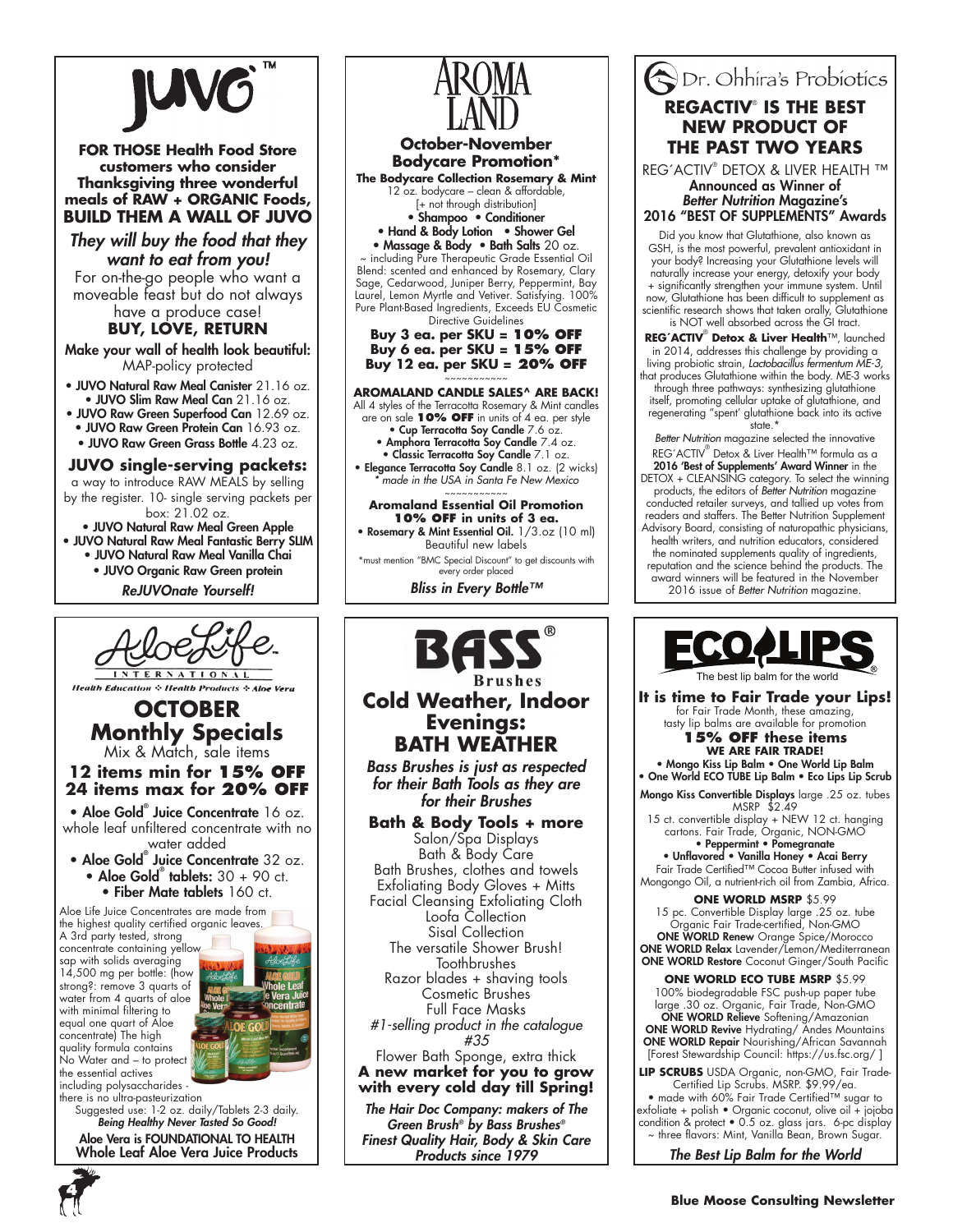## bodyceuticals organic bodycare **October Promotions** use code "fallfavorite" **10% OFF these Fall Favorites** • Calendula Oil with honey • Dark Chocolate Lip Balm .15 oz. organic dark chocolate & calendula • BodyLove Almond flavored Massage Oil 3.5 oz. • Calendula & Honey Skin Relief Salve 2 oz. **HOLIDAY SAVINGS Save up to 30% OFF** with select POP lip balm flavors^ use code 'Holiday16' Offer valid October – December 2016 **Buy More Lip Balm Displays + save Buy 2 get 10% OFF Buy 3 get 15% OFF Buy 4 get 20% OFF Buy 5 get 25% OFF Buy 6 get 30% OFF**  ^ discount does not apply to Unflavored Calendula Lip Balms 12-pack boxes only  $\sim$  free shipping on orders  $$125+$  wholesale

for Independent retailers only

*www.calendulaskincare.com*

# <u>Immune</u> **HEALTH BASICS**

CLINICALLY PROVEN IMMUNE SUPPORT

**Before, During + After Immune Season Sale** Immune support the 1st thing every morning!

**October Promo^ 6 each per SKU 10% OFF 9 each per SKU 15% OFF 12 each per SKU 20% OFF Remember, we can Keep Children** 

**Healthier\* with Wellmune®**

A 2016 study showed that Wellmune**®** , the immune strengthening beta glucan, helps to keep children significantly healthier by decreasing episodes of common childhood illnesses + symptoms of illness such as upper respiratory tract infection symptoms (URTI).

#### ~~~~~~~~~~~~~~~~~~~~ **Special winter skin promo 15% Off**

*Wellmune***®**  *benefits skin health too!* **Beta Glucan Skin Renewal Cream w/Aloe 2oz. jar**  whls. \$17.83 MSRP: \$29.71 sale price \$15.20 **Special two-month Promotion** ^ must ask for discount when placing orders: mention "BMC Promotions" \* These statements have not been evaluated by the Food and

Drug Administration.This product is not intended to diagnose, treat, cure or prevent any disease. www.wellmune.com I facebook.com/Wellmune

I twitter.com/wellmune youtube.com/wellmune *#bewellstaywell*



# **MushroomScience GET ENERGIZED + STAY ENERGIZED Cordyceps-Cs-4**

90 vegetarian capsules, 400 mg each 1 capsule Cordyceps sinensis mycelium hot water extract 24% polysaccharides, **.**25% adenosine

### **Mushroom Science® Cordyceps Cs-4**

contains the active compounds that make the Cordyceps mushroom unique, because they use the Cs-4 strain. It took years of research and the analysis of 100's of strains of Cordyceps mycelium to find one that contained the same actives as the fruit body: the adenosine + other nucleosides. Best Value + Best Results Cordyceps Cs-4 extract may be the most versatile

of all medicinal mushrooms. Hot-water/alcohol extracts provide the immune health benefits normally associated with the medicinal mushrooms, but also provide a host of other important health benefits including balancing the HPA axis + improving energy,

stamina + endurance.\*

In Traditional Chinese Medicine (TCM), Cordyceps sinensis extracts are considered to be in the highest class of tonic herbs, balancing and strengthening the body's internal systems.\* Cordyceps extracts are the #1 selling mushroom supplement in the U.S.+ the world.

## **OCTOBER Promotion 4 ea. = 10% OFF 8 ea. = 15% OFF 12 ea. = 20% OFF**

^ These statements have not been evaluated by the Food & Drug Administration. This product is not intended to diagnose, treat, cure or prevent any disease

*Setting the standard for quality in medicinal mushrooms since 1994!*



• 30 pc. BP Serrano: wooden display, striped bamboo readers #7721 • 30 pc. BP Hayward:

wooden display, natural wooden display, natural bamboo readers #7707 • 30 pc. BP Botanical wooden display, natural bamboo readers #7719

- bamboo readers #7723 • 30 pc. BP Lucia: wooden *NEW* Cora reader display, display, natural bamboo readers #7724
- 30 pc. BP Naturalist: wooden display, natural bamboo readers #7702

• 30 pc. modeled after the best-selling reader style w/ some crystal accents.This is a must have for fall and great holiday gift

## **Visualize Change**

NEW styles: ask about The Fall Sunglasses Collection: ya gotta see them • Amador ~ Polarized • Clarita ~ Polarized

• Marin ~ Polarized • Tova



## **Sport Oxylent® is now available in a new flavor: Lemon Lime**

Lemon Lime Burst Canisters: exciting! 30 servings # vita295 net wt. 7.8 oz. contains 140 mg S.O.D, whls.: \$23.97 MSRP \$39.95 3-in-1 Comprehensive Support for Energy, Stamina & Recovery

**OCTOBER Immune Support Promotion15% OFF 30 ct., 7-ct, counter top displays** 

~~~~~~~~~~~~~~~~~

**& canisters Sparkling Berries, Mandarin, Blackberry-Pomegranate +** 

**Variety Paks** \$200 minimum ~~~~~~~~~~~~~~~~~

**SUPER SALES • 25% OFF - buy 6 Sport Oxylent® 15 ct. stick pak boxes for discount • 25% OFF - buy 6 Prenatal Oxylent® 30 ct. boxes for discount** ASK your BMC Rep how you can become Oxylent**®** -certified! www.vitalah.com/university ASK your BMC Rep about the Oxylent**®** – Retailer Incentive (Visa Gift cards will be won!) *DRINKOXYLENTBREATHELIFE™*

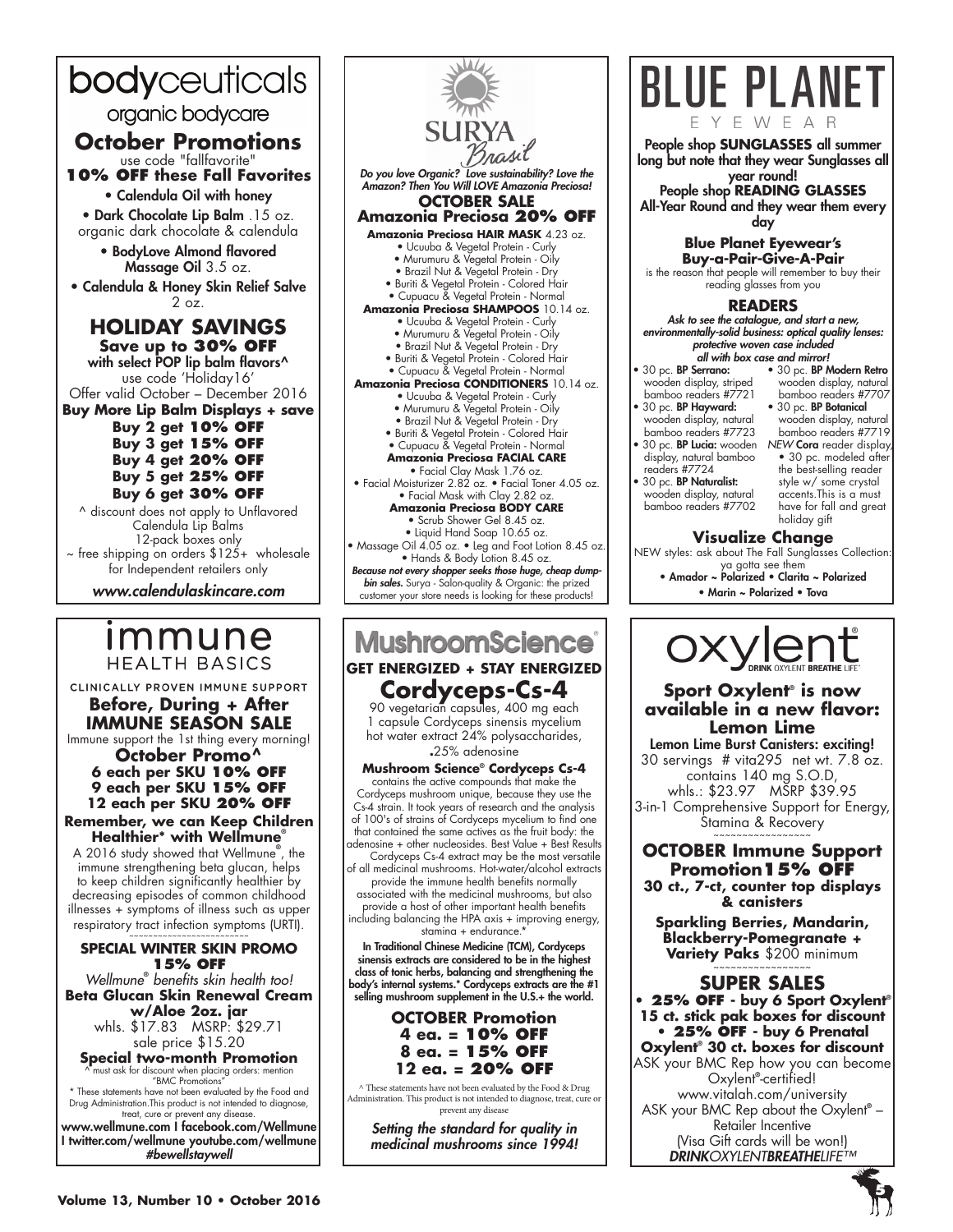## **The Psychology of Bigger**  *continued from page 1*

"helps protect heart, joint and cellular health.\*"

Other strategic business moves that you can make now to ramp up sale items in these next 7 weeks, and then possibly keep as your own Ongoing-Discounts include the *CholesteRice*® 60 veggie caps [Kosher, non-GMO]; both sizes of the new Best-seller *Skinny Garcinia® Weight Management Formula* {60-120s}; and the large size of the *Super Quercetin*® (display titled "Seasonal Safeguard" to "help support seasonal immune response.\*")

In a world where we can often feel stultified by the disappointing realities that our natural foods industry is becoming more business than natural health, this is the perfect time to make the smart choice and start to expand and cleverly market the line that has offered the greatest loyalty in the industry to the Independent health food stores. At the time when most stores' business increases from now through March—you can join the renewed wave of USP-nutrient business increase, and keep your profits expanding by rewarding Bluebonnet Nutrition® for their loyalty to our natural foods movement and growing your Bluebonnet set. Envision 4-6 shelves of Bluebonnet: my experience is that stores that make this business decision see more bottle turns through good times and slow because Bluebonnet has deliberately set their market focus directly on stores like yours. A big idea for your best business future.

Big is back. Superior-quality combined with value is the best winning combination. **Herb Pharm**®—America's undisputed #1-selling liquid herb extract line—has just made a bold and definitive move that will probably double or triple a large majority of stores' herbal sales. Liquid herb extracts are not only the preferred delivery system by Herbalists, Complementary Care Practitioners, and the leading progressive health food stores, but they are the one delivery system that is not in the mass market stores and box pharmacies. Training your store sales team, and addressing the superiority of both whole plant extracts and liquid herbal extracts is the best way to present the truth, embrace the taste and keep herb sales in the domain of the true health food stores.

Enter Herb Pharm's long awaited 2 oz. liquids. Launched in mid-August, these products have already become some of the best sellers in their stores: give the people what they want. For your best customers, who are already buying America's #1 selling liquid herb extract line, they will instinctively pick up the double-size bottle when they see it check the price and see the savings—and then start the new habit of buying the larger size product. In reality, for some people., they actually may begin to take the optimal dosage from that point forward, because now they are saving a decent amount of money on the herbal support they have found and want!

The value to the consumer for the new 2 oz. Herb Pharm® products is significant. Everyone likes a 14-15% savings for a product they love to use and have at home! As

## **Cross-Merchandising Liquid Herb extracts just got smarter!**

**America's #1 selling Liquid herb extract company! Double your sales!** BIGGER, with better Value: 2 oz. liquid extracts

*Cross-merchandising these large sizes in your Structure-Function sets*

#### **Immune Support**

- Daily Immune Builder™
- (formerly Immune Health™)
- Rapid Immune Boost™ (new name!)
- Virattack™
- Super Echinacea®

#### **System Restoration**

- Inflamma Response™
- Adrenal Support™
- Turmeric
- Blood Pressure Support
- Stone Breaker
- Urinary System Support
- Thyroid Calming™
- Thyroid Lifter™
- Female Libido™
- Male Sexual Vitality™

## **Respiratory System**

• Lung Expectorant™

## **Nervous System**

- Anxiety Soother™
- Kava
- Nervous System™
- Stress Manager™
- Brain & Memory™
- Good Mood™
- Relaxing Sleep™

### **Cleanse & Detoxify**

- Liver Health
- Fungus Fighter™
- Pollen Defense™
- Better Bitters™ Absinthium
- Better Bitters™ Bittersweet
- Better Bitters™ Classic
- Better Bitters™ Orange
- Optimal Well Being

**Intro Savings on new 2 oz. sizes: 3 ways to save through October 31 Ask your Herb Pharm**® **Sales Rep how to save up to 27% OFF**

#### **Know your Herb Pharm liquid herbal Extracts!**

*Q: Are your products gluten-free and does your alcohol contain gluten?* All of our products are gluten-free. The alcohol in our products is derived from either gluten-free, non-GMO corn or sugar cane, and is certified organic. *Q: How many drops are in a one-ounce bottle of liquid herbal extract?* The number of drops in a bottle of liquid extract will vary depending on the viscosity (thickness) of the extract. For example, one ounce of Herb Pharm's Goldenseal liquid extract

contains 1,243 drops, Echinacea liquid extract contains 1,184 drops, and Marshmallow liquid extract, which is very viscous, contains only 1,000 drops. In general, most extracts fall within the range of 1,000 to 1,300 drops per ounce.

This is equivalent to 25-32 individual doses per 1 oz. bottle and—ogically—50-62 individual doses per 2 oz. bottle. *Bigger, with better value!*

importantly, for the new customer who is looking at a liquid herb extract for the first time, this lower price on the new sizes may make it a little more intriguing. Let's face it: not every customer looks at the Herb Pharm® liquid herb extract line as one should consider, judge and admire a fine wine. Only true herb aficionados understand the quality that is in that bottle: Herb Pharm Quality! But, with the 2 oz. option, now people will consider liquid herb extracts based on cost. (Nice work Herb Pharm!)

One ounce liquids will always be the first choice. Having personally taken Herb Pharm® products for over 25 years, I know that the one ounce bottle of Herb Pharm® lasts a long time. I have never been a buyer who calculates how much I have been spending a month in using these products, but for my usage, it seems that I have gotten 18-30 days out of those bottles of fine-wine-like herbals. Of course in using favorites like *Asian Ginseng* and *Rhodiola* and *Nervous System Tonic* and *Oat* liquid extract over the years, I would often take more than others may consider: gotta have some fun in life, and why not do that taking significant amounts of things that make your body healthier!?

That long, dignified row of liquid herb extracts! (and if you go into the successful and larger stores, note how they usually have 2-3

shelves of one ounce liquid herb extracts anchoring their herb section.)

Herbs in capsule have come and gone, and while most stores feel that they have needed to carry some of those old-faithfuls in caps, as the knowledge on herbs and their use has grown the educators have been recommending liquid herb extracts more and more every year. Herbalists certainly understand this prescription. And when you actually stop and think about it: when a plastic bottle of herbs in caps or tab are sitting there—and they are made from an extract so that is good—and you do the cost-benefit per dollar spent, most of the standardized herbal extract pills are more expensive than a one ounce liquid. For those standardized extract caps, we have learned to wonder—as importantly—whether the extractives used to get those "guaranteeds" are environmentally worrisome. Our industry has to ask the question of all their herb extract companies as to whether their manufacturers use products that ever employ hexanes or other heavy chemical solvents in their production.

This is a reason that Blue Moose Consulting is happy to offer you a full selection of Standardized herbal capsules from Bluebonnet Nutrition® that verify their greenthumb of not using those harsh chemical solvents. If I were building a health food store

*continued on page 7*

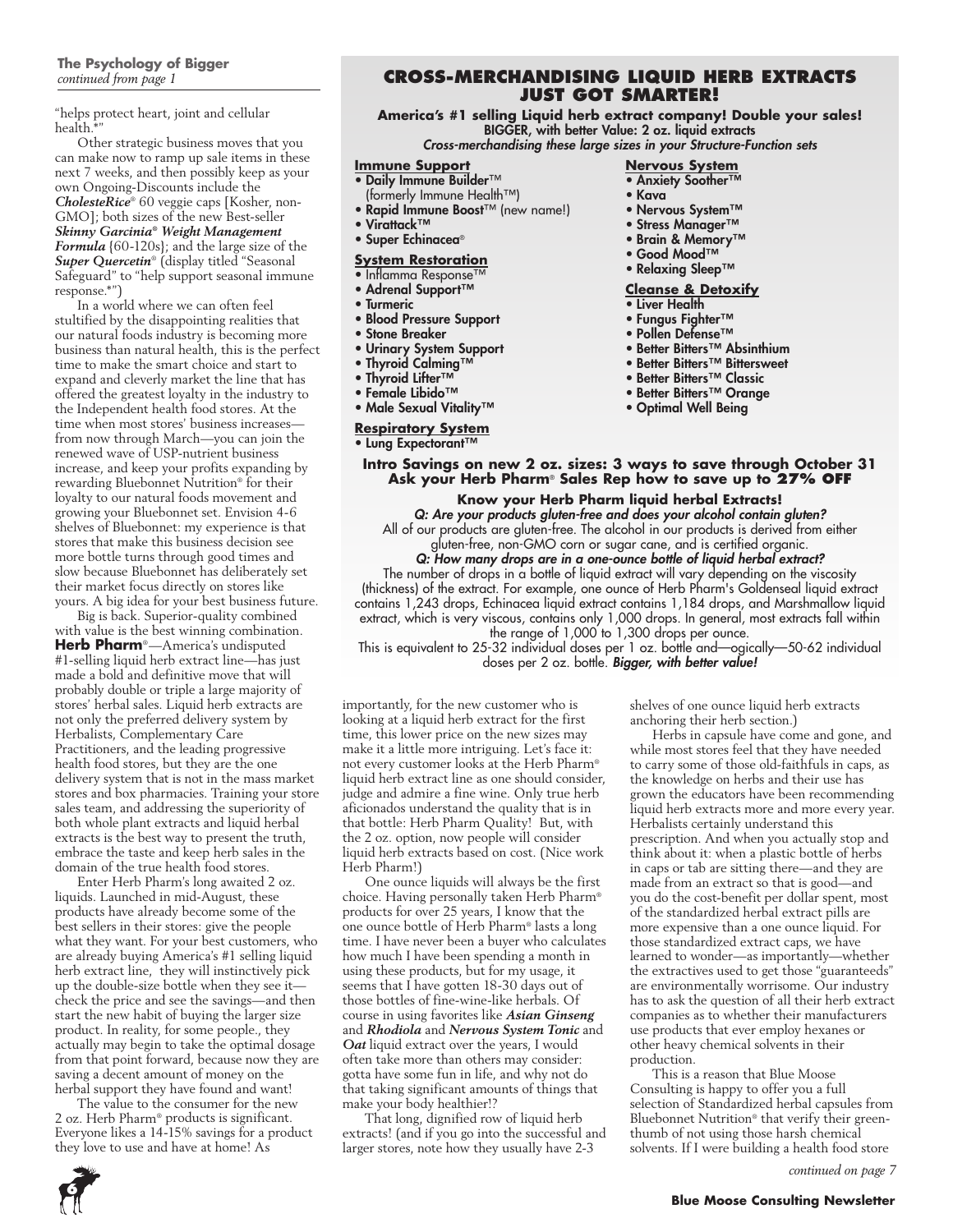### **The Psychology of Bigger**  *continued from page 1*

today, I would populate the entire section with Bluebonnet Nutrition® standardized caps and Herb Pharm® liquid herbal extracts: because they are the best! Also, because liquid herb extracts are only sold in health food stores, as are Bluebonnet's products, which also offer a very vigilant M.A.P. pricing policy.

But back to the big bottles. Herb Pharm's 2 oz. bottles immediately change the landscape. Oh, yes, some stores may have to arrange their shelves a bit—and your Rep will certainly be there to help you—but you can still stock 4-5 shelves of Herb Pharm® liquids in the 1 oz. and the entire current range of the 35 new 2 oz. and not take up too much space. You will then certainly have the most powerful 15 feet of space in your store and in your entire community for helping offer solutions to people looking for natural health.

Here, I will remind as well, that Herb Pharm® is a Manufacturer, and they are farmers as well, vertically-manufacturing a majority of their products, and using the most hands-on sourcing methods known in our industry today. This is how we maintain the dignity and control of our store and our natural foods movement!

Herb Pharm® 2 oz. bottles are a way to spread influence. Getting Herb Pharm® quality products into people's hands is one of the most fun and rewarding missions that I have been involved in for the past several decades. They are an American treasure, that is for the most part found only in your store! 2 oz. bottles offer you the most significant marketing opportunity you have ever had for getting more people to add herbals to their health purchases. New and very smart thought: Herb Pharm 2 oz'ers in every available Structure-Function section!

Do you already have Herb Pharm® extracts cross-merchandised in the Structure Function sets? Smart move. Now double your profit wherever possible, and exchange those small bottles with the more visible, more economical larger-size bottles. Make Herb Pharm® Quality available to more people. [www.herb-pharm.com/how-we-do-it ]

Let's start with the best-sellers that are now available. Herb Pharm® launched their best sellers in this inaugural large offering. And most of the products are Herbal Compounds. For the three single herbs that are now available in 2 oz. they are the superbest sellers *Super Echinacea®, Kava*, and *Turmeric*, Herb Pharm's marketshare in these products is astronomical by every market measurement. (if you are not carrying Herb Pharm® *Turmeric* right now, you are passing up major sales; because this is the choice for liquid herbal extract turmeric!). We could have long conversations about where to put these three herbs: all of which are useful in so many protocols.

*Echinacea* is an excellent herb for immune support, especially when an immediate need arises. The old chalk-board myth that echinacea cannot be used long-term has most been erased, and therefore a large size is the best purchase. I take echinacea often year-round: it is one of the herbs that I admire the most. And Herb Pharm® leads the

## **WE ARE HEALTH FOOD PEOPLE David Stouder, BMC Sales & Education Rep. MD, DC, VA and the World**



This has all been an amazing homecoming for me. As this newsletter reaches well beyond my Blue Moose Consulting Central territory (MD.), my name is David Stouder and I began my 40+ year career in the Natural Foods industry in my hometown of Annapolis at the iconic Sun and Earth Natural Foods. In 1987, after working for a local food distributor and several retail establishments (including The Railway market in Easton, MD. which is now a member of the Earth Origins chain), we moved our family to Santa Cruz, CA. to be a part of the unprecedented explosion of brilliant health innovators and ground-breaking supplement companies.

After a few years as both an inside and outside supplement rep, I went back to retail where I could offer my accumulated education in the service of moving health forward to everyone with whom I

came in contact. I had the good fortune to simultaneously build a successful health-talk radio program that aired out of San Francisco for over 20 years. It was clear that I should take this opportunity to learn as much as possible from my regular contact with the luminaries of our industry, distill this knowledge, and plant the seeds where ever, and whenever possible.

In my store and on the airwaves, my message was simple. There is no drug that makes you healthy; only diet, lifestyle, and nutrition can do that. We are confusing being medicated with being healthy. Dietary supplements are not under-regulated drugs, they are highly regulated foods. Our industry in the only industry truly dedicated to good health in terms of diet, lifestyle, and nutrition rather than drugs, surgery, and insurance companies. I credit myself with the discovery of a serious and often undiagnosed disease called Nutriphobia: a condition where otherwise sensible people think that drugs are safe and nutritional supplements are dangerous. We can inspire people to look beyond just disease management, and enter the abundant world of Mother Nature's Medicine Chest!

Did I mention that I gave Michael Hennessey his first job in the Natural Foods industry in 1981? We are brothers still and my only question about Michael is whether his intellect is stronger than his work ethic, or the other way around. I am honored to be a Blue Moose Consultant. The lines we represent are superlative. I carried most of them in my store on the west coast: Bluebonnet, Nordic Naturals, Herb Pharm, Himalaya, Aloe Life, Essential Formulas, Mushroom Science, Newton Homeopathics, Oxylent… you get the picture. If you could see me right now, I am beaming with pride; proud to be part of Blue Moose Consulting, our companies, and our mission. I am eager to be a part of your success and prosperity. Brenda, my food-warrior wife, and I are settling in to the Land of Pleasant Living. Life is good.

category in sales in every product they present that has echinacea in it. Powerful statement! Echinacea, properly made, is also a beneficial anti-inflammatory. It also is a classic alterative, so it is good for people dealing with immune concerns who could also use these inflammatory-modulating effects occurring simultaneously. If you can also get the synergism of a safe alterative (the correct word for an herb that we sometimes coin as a "blood cleanser", but which actually helps with tissue cleansing, the reduction of glandular blockage and an assistant in the ability of the body to have maximum utilization of the absorption of nutrients). Echinacea clearly needs another renaissance, and it is a principle part of my everyday toolbox.

*Super Echinacea*® is the #1 selling echinacea in America, and has been for longer than most of the readers of this newsletter have been working in this vocation! Super Echinacea® is made differently: it is made with an absolute love for the plant and its optimal power, and it is harvested with a near-human perfection. Learn how to present this product: it is the textbook lesson in how to communicate information about herbalism. A Certified Organic extract blend of Echinacea (*Echinacea purpurea*) root, seed, leaf & flower it takes several harvests to gain each of these plant parts at the time of harvest where the plants' medicine is most available. The other ingredients— Non-GMO & Gluten-Free

Certified organic cane alcohol & distilled water—add to the profile that truly make this product a better finished product than almost any other echinacea you can find available today. So, when you may hear a person say that once in their life they took echinacea and it "did not work for them": (1) ask if they were taking this Herb Pharm® gem, and (2) ask what dosage they were taking. Note, that most people take too little of this very safe herb when they are trying to use it to help them. A larger bottle can be likened to a larger-sized fire hydrant that allows them to put out the fire before more damage occurs.

Turmeric is the subject of another upcoming and long-awaited Blue Moose Consulting article. Suffice it to say that Herb Pharm® is selling Turmeric in liquids and capsules, and that these Herb Pharm-quality herbal extracts are two of less than a hand-full of Certified-Organically grown Turmerics on the market today. So, in a market flooded with turmeric-colored hype, when you are handing the inquisitive buyer an Herb Pharm® 2 oz. Turmeric you can say, "I like this product because it is organic (and therefore non-GMO), and because a liquid herb extract is so versatile: for example, turmeric has limitless uses topically" (of course you then tell the buyer that the herbal will stain…). You can

*continued on page 8*